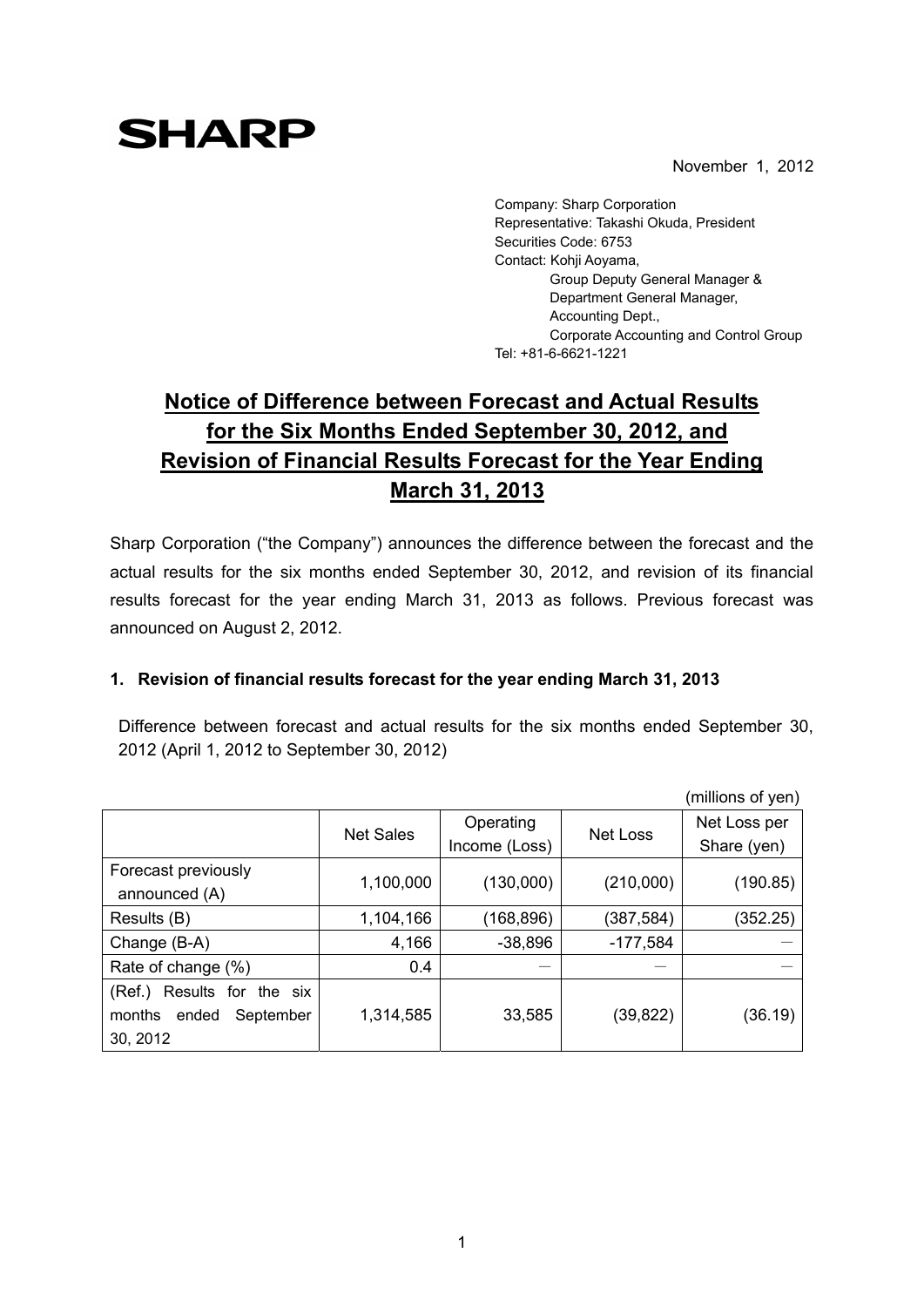Revision of forecast of the consolidated financial results for the year ending March 31, 2013 (April 1, 2012 to March 31, 2013)

|                             |                  |           |            | וושע וט פווטוווווון (ו |
|-----------------------------|------------------|-----------|------------|------------------------|
|                             | <b>Net Sales</b> | Operating | Net Loss   | Net Loss per           |
|                             |                  | Loss      |            | Share (yen)            |
| Forecast previously         | 2,500,000        | (100,000) | (250,000)  | (227.21)               |
| announced (A)               |                  |           |            |                        |
| Revised forecast (B)        | 2,460,000        | (155,000) | (450,000)  | (408.97)               |
| Change (B-A)                | $-40,000$        | $-55,000$ | $-200,000$ |                        |
| Rate of change (%)          | $-1.6$           |           |            |                        |
| (Ref.) Results for the year | 2,455,850        | (37, 552) | (376, 076) | (341.78)               |
| ended March 31, 2012        |                  |           |            |                        |

(millions of yen)

## **2. Reasons for difference and revision**

For the consolidated financial results for the six months, net sales were beyond the forecast previously announced. Operating loss was 168.8 billion yen. Net loss was 387.5 billion yen, which is larger than the forecast previously announced. This due mainly to a reversal of deferred tax assets owing to a downturn in financial performance, as well as restructuring charges. To improve the performance from the second half, we instituted management improvement measures and drastic structural reorganization, and moved ahead with the impairment of production facilities and decrease of inventories.

Based upon the financial results for the six months, the Company has revised its financial results forecast for the year ending March 31, 2013, from the forecast previously announced.

The Company will give the first priority to recovering earnings early by continuously promoting business collaboration at a global level. The Company also strengthening the sales of original products, such as LCD TVs employing original panels which minimize reflection and are clear even in a bright room, smart phones and tablet terminals incorporating IGZO LCDs for longer-lasting battery capacity and high-definition capability, as well as beauty appliances with Plasmacluster Ion technology offering "24 hours moisturized life".

The Company is implementing several management measures, such as calling for voluntary retirement, cutting salaries, reducing total expenses including personnel expenses, achieving a proper inventory level, selling assets and reducing capital investments, to generate cash flows.

The Company is attempting to improve business performance and regain trust with concerted efforts by monitoring the progress of above measures, and achieving a turnaround to operating profit from second half of this fiscal year.

The above figures are based on an exchange rate of ¥79=US\$1.00 for the second half of fiscal 2012.